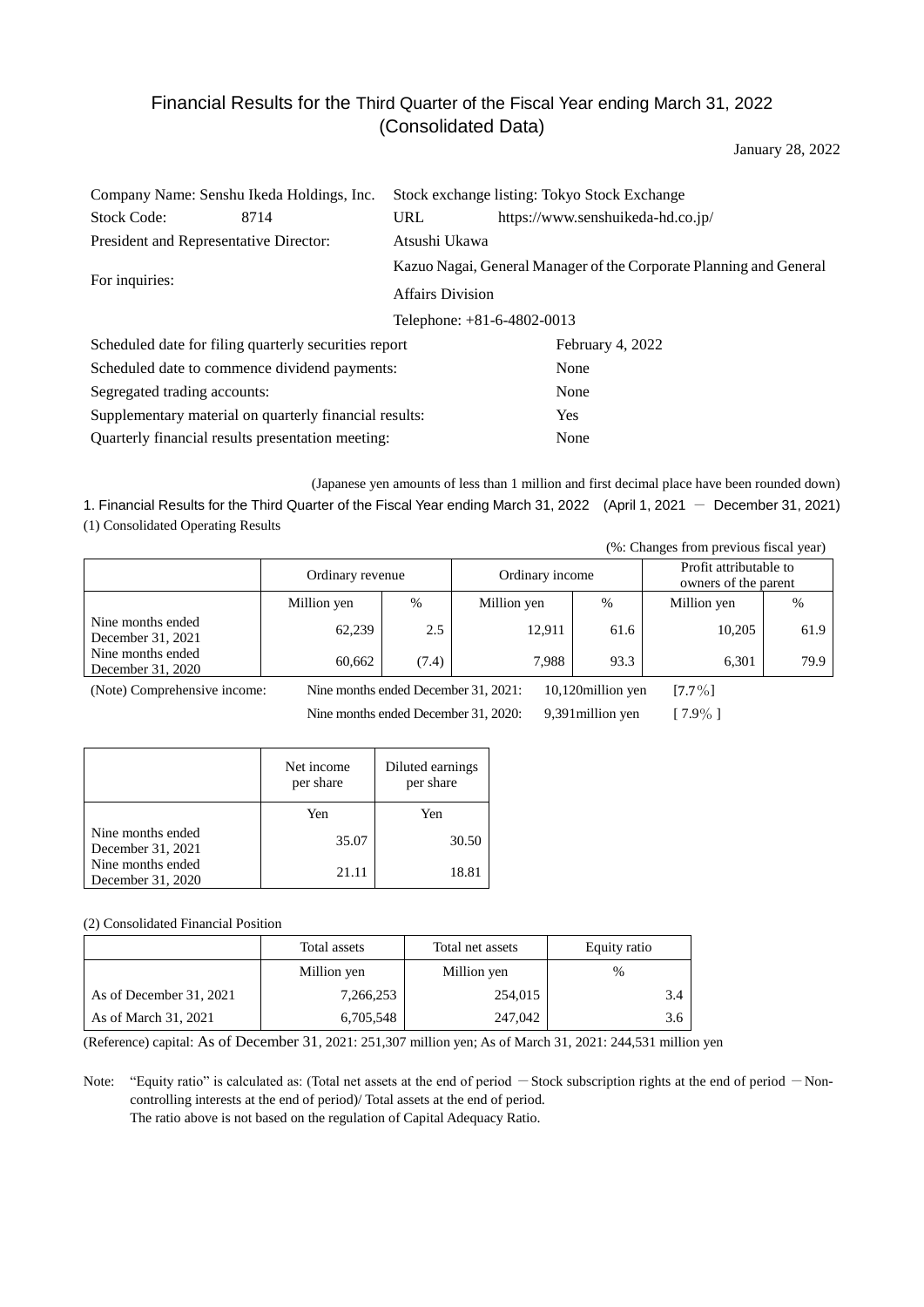# 2. Dividends

|                                                     | Annual Dividends per Share |                          |                         |             |       |  |  |
|-----------------------------------------------------|----------------------------|--------------------------|-------------------------|-------------|-------|--|--|
|                                                     | First<br><b>Ouarter</b>    | Second<br><b>Ouarter</b> | Third<br><b>Ouarter</b> | Year<br>End | Total |  |  |
|                                                     | Yen                        | Yen                      | Yen                     | Yen         | Yen   |  |  |
| Fiscal Year ended<br>March 31, 2021                 |                            | 3.75                     |                         | 3.75        | 7.50  |  |  |
| Fiscal Year ending<br>March 31, 2022                |                            | 3.75                     |                         |             |       |  |  |
| Fiscal Year ending<br>March 31, 2022<br>(Forecasts) |                            |                          |                         | 3.75        | 7.50  |  |  |

Note: Revisions of the forecasts from recently announced figures: None

Please refer to "Cash Dividends for Shareholders of Classified Stock" stated hereinafter for information on classified stock (unlisted) which has different rights relation from that of common stocks.

# 3. Financial Forecasts for the Fiscal Year ending March 31, 2022 (April 1, ,2021-March 31, 2022)

(%: Changes from corresponding period of previous fiscal year)

|                  | Ordinary revenue |   | Ordinary income |      |             |      | Profit attributable to<br>owners of the parent |  | Net income per share |  |
|------------------|------------------|---|-----------------|------|-------------|------|------------------------------------------------|--|----------------------|--|
|                  | Million yen      | % | Million yen     | $\%$ | Million yen | %    | Yen                                            |  |                      |  |
| <b>Full Year</b> | 82.500           |   | '2.000          | 55.5 | 9.000       | 76.3 | 29.43                                          |  |                      |  |

Note: Revisions of the forecasts from recently announced figures: None

#### Note

(1) Changes in significant subsidiaries during the third quarter of the fiscal year ending March 31, 2022 : None (Changes in specific subsidiaries involving changes in the scope of consolidation) Added  $-(\text{company name})$  Excluded  $-(\text{company name})$ 

(2) Changes in accounting policies, changes in accounting estimates, and retrospective restatements

|     | (a) Changes in accounting policies due to revision of accounting standards etc. : |                    | <b>Yes</b> |
|-----|-----------------------------------------------------------------------------------|--------------------|------------|
|     | (b) Changes in accounting policies other than those noted in (a) above :          |                    | None       |
|     | (c) Changes in accounting estimates :                                             |                    | None       |
|     | (d) Retrospective restatements :                                                  |                    | None       |
| (3) | Number of shares (common stock)                                                   |                    |            |
|     | (a) Number of shares in issue (including treasury stock)                          |                    |            |
|     | As of December 31, 2021                                                           | 281,008,632 shares |            |
|     | As of March 31, 2021                                                              | 281,008,632 shares |            |
|     | (b) Number of treasury shares                                                     |                    |            |
|     | As of December 31, 2021                                                           | 716,063 shares     |            |
|     | As of March 31, 2021                                                              | 804,214 shares     |            |
|     | (c) Average number of shares for the period under review                          |                    |            |
|     | Nine months ended December 31, 2021                                               | 280,265,952 shares |            |
|     | Nine months ended December 31, 2020                                               | 280,700,769 shares |            |
|     |                                                                                   |                    |            |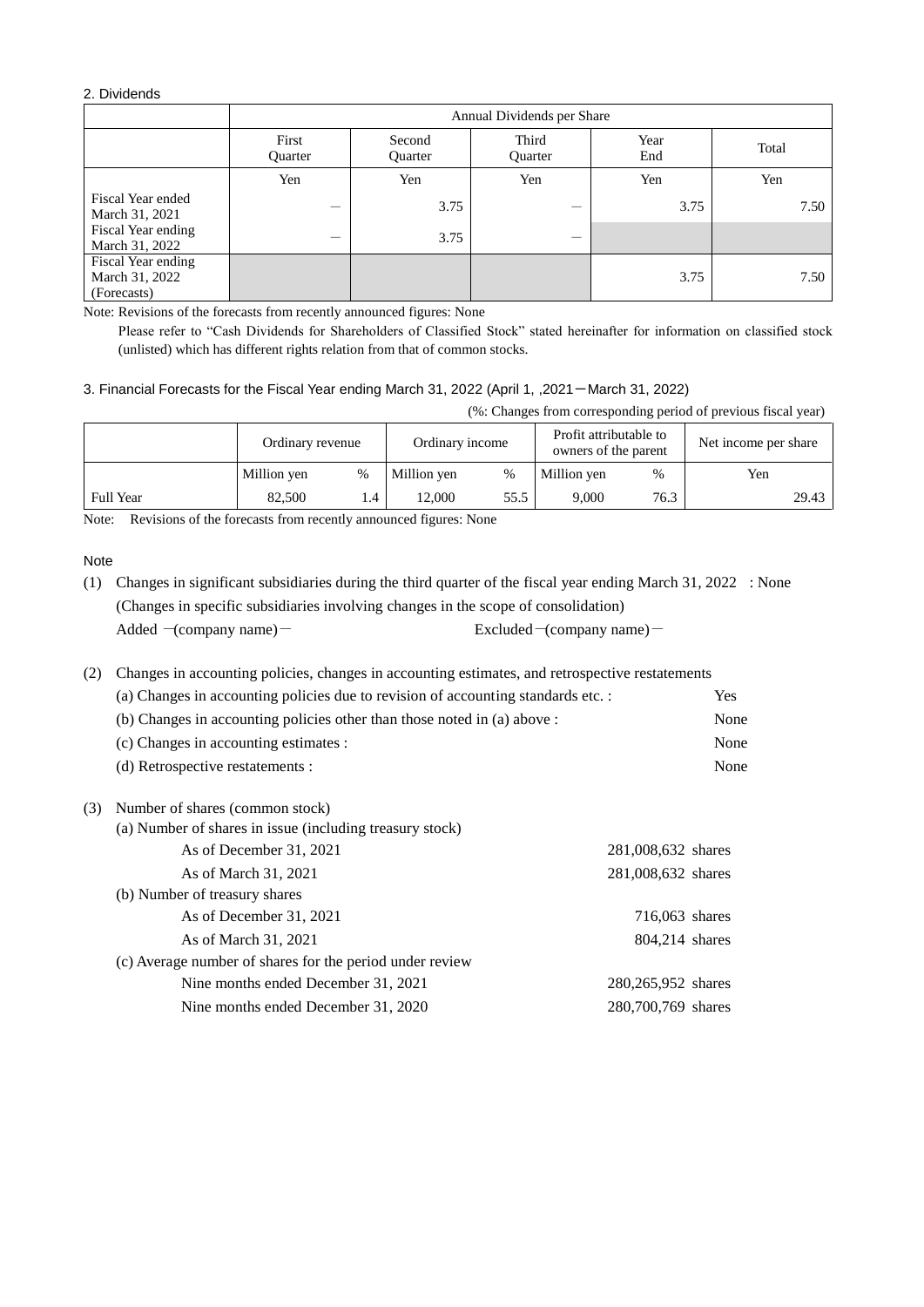#### Disclosure concerning the implementation status of audit procedures

This report is exempt from audit procedures based upon the Financial Instruments and Exchange Act of Japan. As of this report's publication, audit procedures of financial statements have not been completed as stipulated under the provisions of the Financial Instruments and Exchange Act.

## Cautionary statement with respect to earnings forecasts, and disclaimer

This report contains projections and other forward-looking statements which are based on currently available information and certain assumptions that the Senshu Ikeda Holdings considers to be reasonable. Various factors may cause actual results to be materially different from projections in these forward-looking statements.

#### 〇 Cash Dividends for Shareholders of Classified Stock

Cash dividends per share for shareholders of classified stock which has different rights relation from that of common stocks are as follows:

|                                                     | Dividends per share |                   |                  |             |       |  |
|-----------------------------------------------------|---------------------|-------------------|------------------|-------------|-------|--|
|                                                     | First<br>Quarter    | Second<br>Quarter | Third<br>Quarter | Year<br>End | Total |  |
|                                                     | Yen                 | Yen               | Yen              | Yen         | Yen   |  |
| Fiscal Year ended<br>March 31, 2021                 | --                  | 15.00             |                  | 15.00       | 30.00 |  |
| Fiscal Year ending<br>March 31, 2022                |                     | 15.00             |                  |             |       |  |
| Fiscal Year ending<br>March 31, 2022<br>(Forecasts) |                     |                   |                  | 15.00       | 30.00 |  |

#### (First series of seventh-class preferred stock)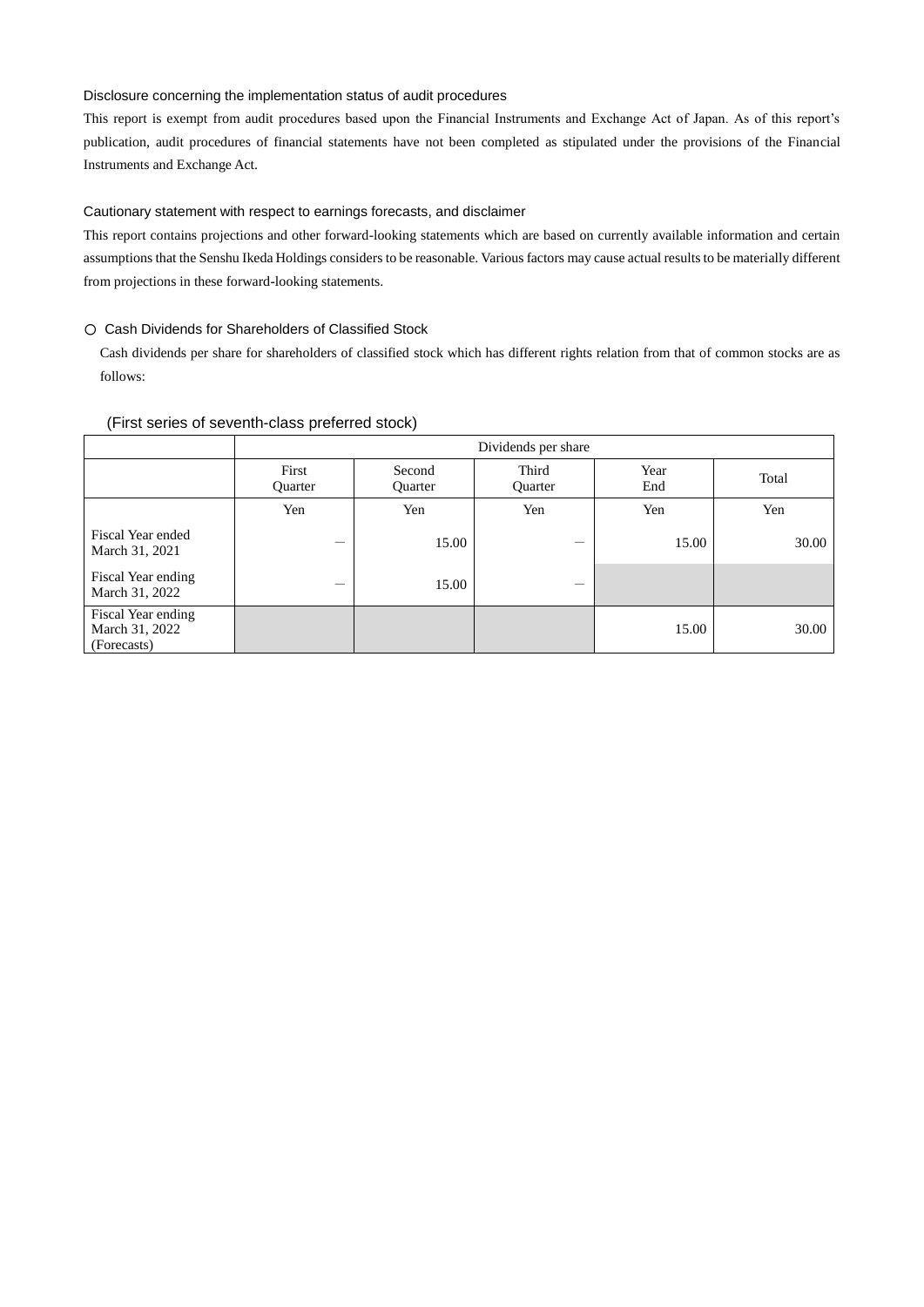# **Consolidated Financial Statements**

(1) Consolidated Balance Sheets

| (Unit: Millions of yen)                                                            |                      |                         |  |  |
|------------------------------------------------------------------------------------|----------------------|-------------------------|--|--|
|                                                                                    | As of March 31, 2021 | As of December 31, 2021 |  |  |
| Assets                                                                             |                      |                         |  |  |
| Cash and due from banks                                                            | 1,671,441            | 1,922,561               |  |  |
| Call loans and bills bought                                                        | 9,414                | 2,547                   |  |  |
| Monetary claims bought                                                             | 79                   | 59                      |  |  |
| Trading account securities                                                         |                      | 20                      |  |  |
| Money held in trust                                                                | 20,001               | 24,473                  |  |  |
| Securities                                                                         | 564,580              | 663,809                 |  |  |
| Loans and bills discounted                                                         | 4,291,531            | 4,508,387               |  |  |
| Foreign exchange assets                                                            | 5,061                | 5,501                   |  |  |
| Other assets                                                                       | 83,958               | 81,597                  |  |  |
| Tangible fixed assets                                                              | 37,122               | 36,287                  |  |  |
| Intangible fixed assets                                                            | 4,632                | 4,087                   |  |  |
| Net defined benefit assets                                                         | 23,462               | 23,789                  |  |  |
| Deferred tax assets                                                                | 2,751                | 1,317                   |  |  |
| Customers' liabilities for acceptances and guarantees                              | 7,407                | 7,479                   |  |  |
| Reserve for possible loan losses                                                   | (15, 899)            | (15,667)                |  |  |
| Total assets                                                                       | 6,705,548            | 7,266,253               |  |  |
| Liabilities                                                                        |                      |                         |  |  |
| Deposits                                                                           | 5,408,845            | 5,623,919               |  |  |
| Negotiable certificates of deposit                                                 |                      | 4,500                   |  |  |
| Call money and bills sold                                                          |                      | 185,000                 |  |  |
| Payables under securities lending transactions                                     | 10,323               | 71,201                  |  |  |
| Borrowed money                                                                     | 973,225              | 1,067,580               |  |  |
| Foreign exchange liabilities                                                       | 487                  | 413                     |  |  |
| Borrowed money from trust account                                                  |                      | 312                     |  |  |
| Other liabilities                                                                  | 54,420               | 48,973                  |  |  |
| Provision for employees' bonuses                                                   | 1,655                | 886                     |  |  |
| Net defined benefit liability                                                      | 136                  | 144                     |  |  |
| Accrued retirement benefits for directors and audit & supervisory<br>board members | 4                    | 4                       |  |  |
| Reserve for reimbursement of deposits                                              | 392                  | 333                     |  |  |
| Reserve for point services                                                         | 175                  | 67                      |  |  |
| Reserve for contingent losses                                                      | 1,171                | 1,163                   |  |  |
| Reserve under special laws                                                         | 8                    | 11                      |  |  |
| Deferred tax liabilities                                                           | 250                  | 244                     |  |  |
| Acceptances and guarantees                                                         | 7,407                | 7,479                   |  |  |
| <b>Total liabilities</b>                                                           | 6,458,505            | 7,012,237               |  |  |
| Net Assets                                                                         |                      |                         |  |  |
| Capital stock                                                                      | 102,999              | 102,999                 |  |  |
| Capital surplus                                                                    | 42,107               | 42,108                  |  |  |
| Retained earnings                                                                  | 81,087               | 88,126                  |  |  |
| Treasury stock                                                                     | (163)                | (145)                   |  |  |
| Total shareholders' equity                                                         | 226,030              | 233,088                 |  |  |
| Net unrealized gain (loss) on available-for-sale securities                        | 10,744               | 11,269                  |  |  |
| Net unrealized gain (loss) on deferred hedges                                      | (133)                | (78)                    |  |  |
| Remeasurements of defined benefit plans                                            | 7,889                | 7,027                   |  |  |
| Total accumulated other comprehensive income                                       | 18,500               | 18,218                  |  |  |
| Stock subscription rights                                                          | 76                   | 76                      |  |  |
| Non-controlling interests                                                          | 2,434                | 2,631                   |  |  |
| Total net assets                                                                   | 247,042              | 254,015                 |  |  |
| Total liabilities and net assets                                                   | 6,705,548            | 7,266,253               |  |  |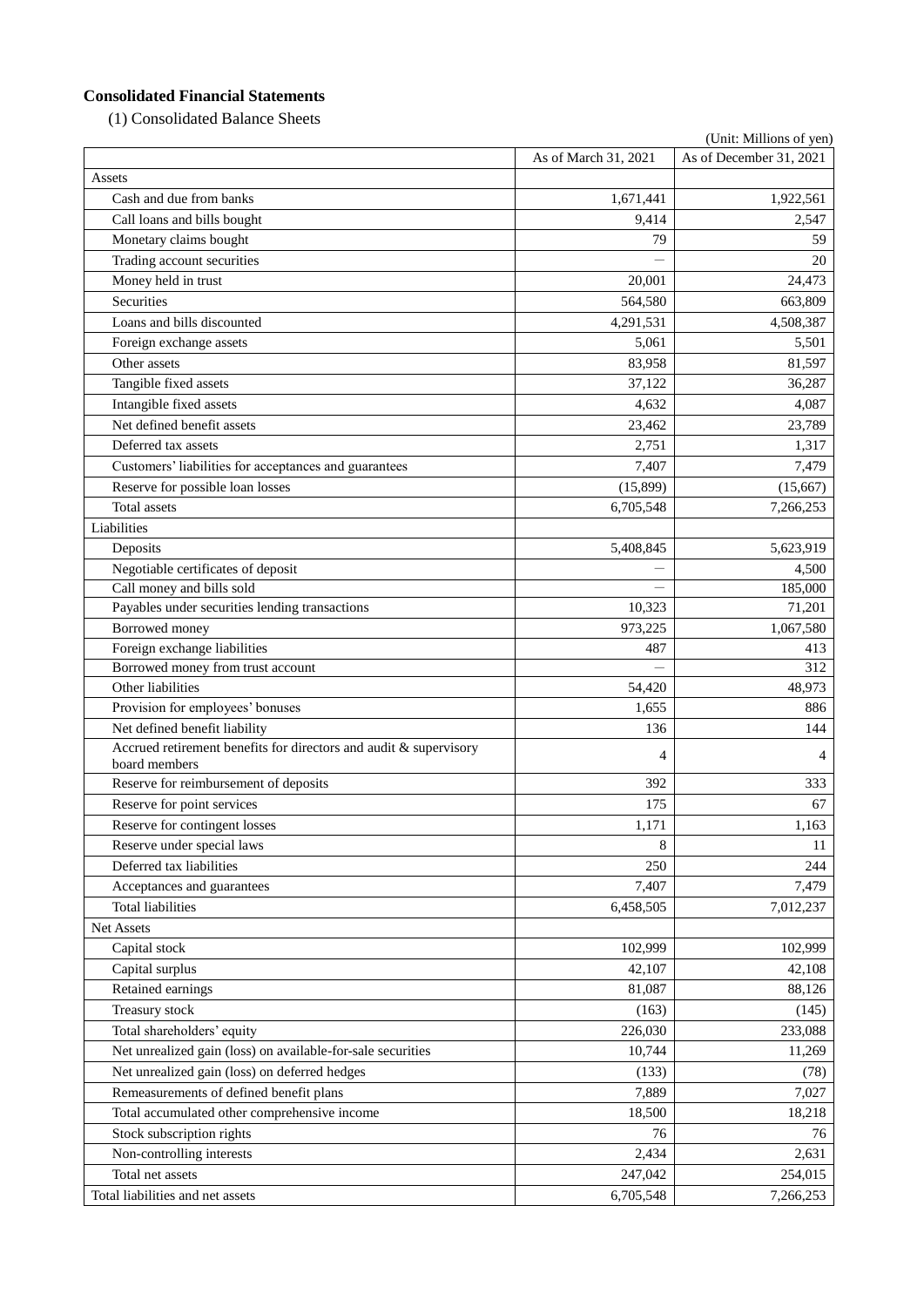| (Unit: Millions of yen)                                            |                         |                             |  |  |  |
|--------------------------------------------------------------------|-------------------------|-----------------------------|--|--|--|
|                                                                    | For the Nine months     | For the Nine months         |  |  |  |
|                                                                    | ended December 31, 2020 | ended December 31, 2021     |  |  |  |
| Ordinary revenue                                                   | 60,662                  | 62,239                      |  |  |  |
| Interest income                                                    | 31,973                  | 33,446                      |  |  |  |
| Interest on loans and bills discounted                             | 29,618                  | 29,960                      |  |  |  |
| Interest and dividends on securities                               | 1,942                   | 1,789                       |  |  |  |
| <b>Trust</b> fees                                                  |                         | 6                           |  |  |  |
| Fees and commissions                                               | 15,040                  | 15,991                      |  |  |  |
| Other ordinary income                                              | 1,954                   | 1.710                       |  |  |  |
| Other income                                                       | 11,694                  | 11,085                      |  |  |  |
| Ordinary expenses                                                  | 52,674                  | 49,328                      |  |  |  |
| Interest expenses                                                  | 1,029                   | 747                         |  |  |  |
| Interest on deposits                                               | 848                     | 699                         |  |  |  |
| Fees and commissions payments                                      | 5,537                   | 5,283                       |  |  |  |
| Other ordinary expenses                                            | 21                      | 34                          |  |  |  |
| General and administrative expenses                                | 34,189                  | 33,816                      |  |  |  |
| Other expenses                                                     | 11,896                  | 9,446                       |  |  |  |
| Ordinary income                                                    | 7,988                   | 12,911                      |  |  |  |
| Extraordinary income                                               | 27                      | 6                           |  |  |  |
| Gain on sales or disposal of fixed assets                          | 27                      | 6                           |  |  |  |
| <b>Extraordinary</b> loss                                          | 92                      | 58                          |  |  |  |
| Loss on sales or disposal of fixed assets                          | 30                      | 44                          |  |  |  |
| <b>Impairment</b> loss                                             | 3                       | $\ensuremath{\mathfrak{Z}}$ |  |  |  |
| Transfer to reserve for financial products transaction liabilities | $\overline{2}$          | $\sqrt{2}$                  |  |  |  |
| Other extraordinary loss                                           | 55                      | 8                           |  |  |  |
| Income before income taxes                                         | 7,924                   | 12,859                      |  |  |  |
| Income taxes - current                                             | 331                     | 1,377                       |  |  |  |
| Income taxes - deferred                                            | 1,244                   | 1,079                       |  |  |  |
| Total income taxes                                                 | 1,575                   | 2,456                       |  |  |  |
| Profit                                                             | 6,349                   | 10,403                      |  |  |  |
| Profit attributable to non-controlling interests                   | 47                      | 197                         |  |  |  |
| Profit attributable to owners of the parent                        | 6,301                   | 10,205                      |  |  |  |

# (2) Consolidated Statements of Income and Consolidated Statements of Comprehensive Income Consolidated Statements of Income

# Consolidated Statements of Comprehensive Income

|                                                             |                                                | (Unit: Millions of yen)                        |
|-------------------------------------------------------------|------------------------------------------------|------------------------------------------------|
|                                                             | For the Nine months<br>ended December 31, 2020 | For the Nine months<br>ended December 31, 2021 |
| Profit                                                      | 6,349                                          | 10,403                                         |
| Other comprehensive income                                  | 3,042                                          | (282)                                          |
| Net unrealized gain (loss) on available-for-sale securities | 3,228                                          | 525                                            |
| Net unrealized gain (loss) on deferred hedges               | 13                                             | 55                                             |
| Remeasurements of defined benefit plans                     | (199)                                          | (862)                                          |
| Comprehensive income                                        | 9,391                                          | 10,120                                         |
| Comprehensive income attributable to                        |                                                |                                                |
| Owners of the parent                                        | 9,344                                          | 9,923                                          |
| Non-controlling interests                                   | 47                                             | 197                                            |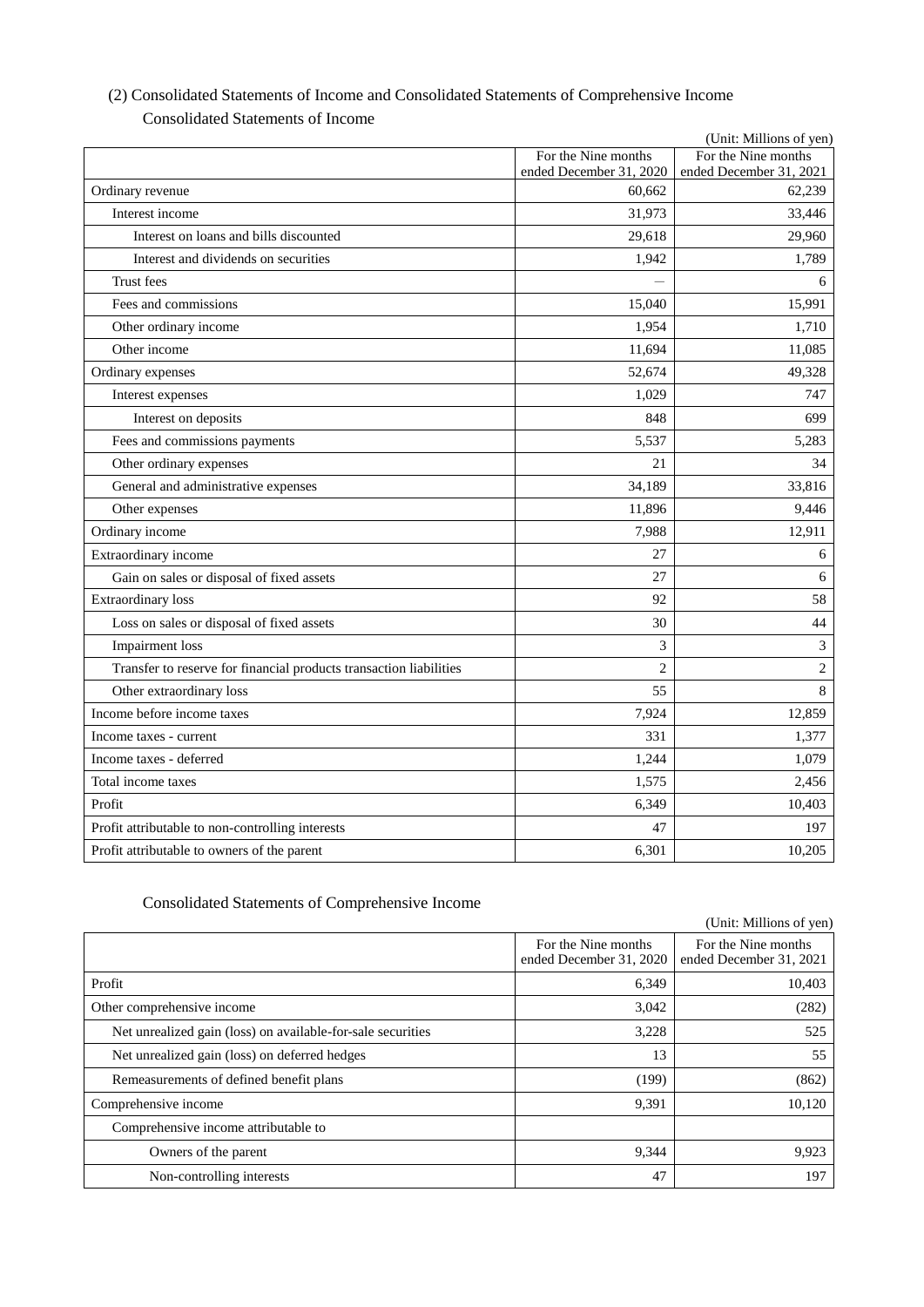Selected Financial Information for the Third Quarter of the Fiscal Year ending March 31,2022 (Nine months ended December 31, 2021)

# SENSHU IKEDA HOLDINGS, INC. THE SENSHU IKEDA BANK, LTD.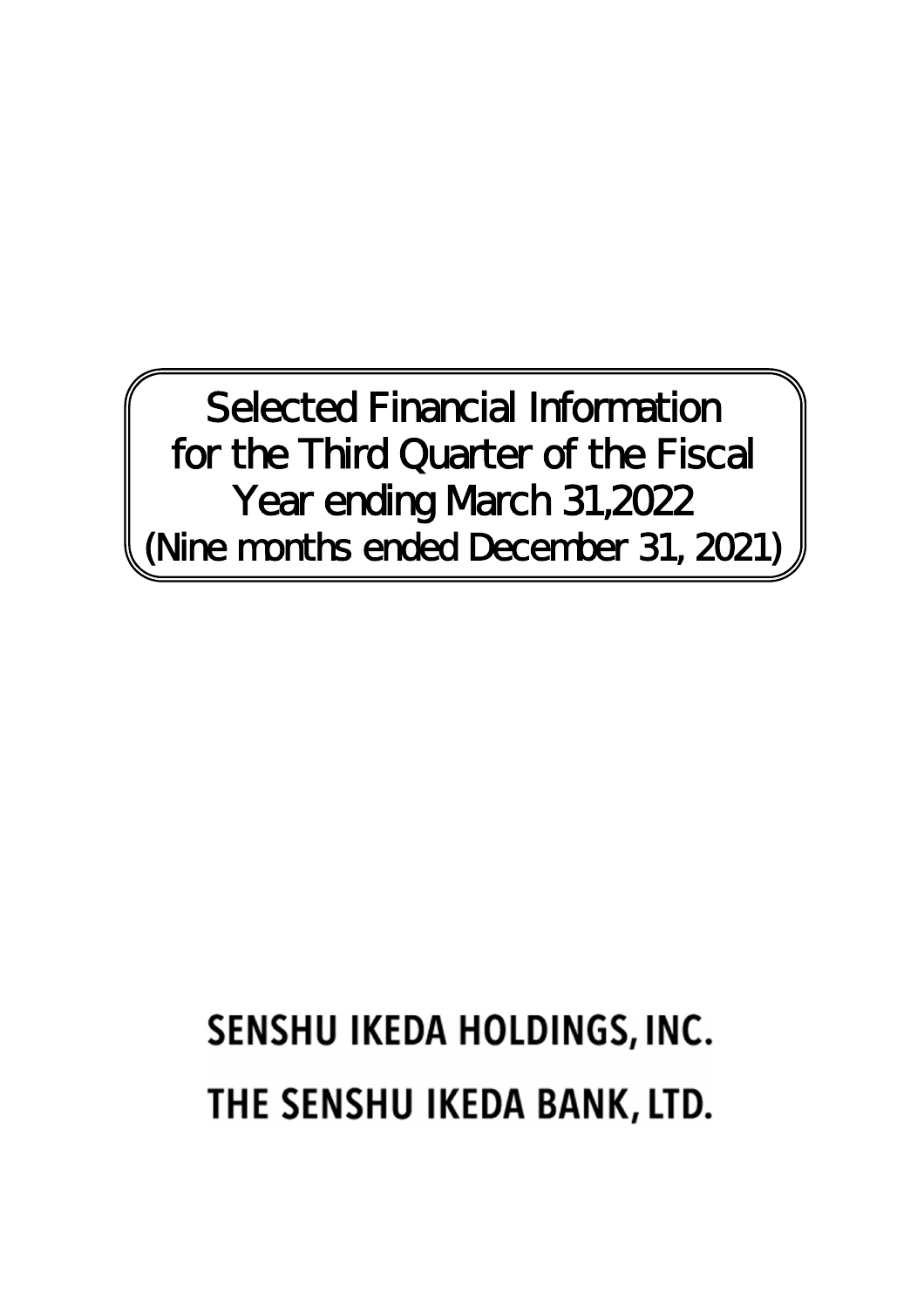# Contents

# 1 Summary of Profit and Loss

|   | Senshu Ikeda Holdings<br>(1)                                      | Consolidated     |                |
|---|-------------------------------------------------------------------|------------------|----------------|
|   | The Senshu Ikeda Bank<br>(2)                                      | Non-consolidated | 1              |
|   | Senshu Ikeda Tokai Tokyo Securities<br>(3)                        | Non-consolidated | 1              |
|   | <b>Interest Margins</b><br>(4)                                    | Non-consolidated | 2              |
|   | $(5)$ ROE                                                         | Consolidated     | 2              |
| 2 | <b>Information on Main Accounts</b>                               |                  |                |
|   | (1) Loans and Bills Discounted                                    | Non-consolidated | 3              |
|   | Deposits<br>(2)                                                   | Non-consolidated | $\overline{4}$ |
|   | Assets under Management<br>(3)                                    | Non-consolidated | $\overline{4}$ |
|   | Securities<br>(4)                                                 | Non-consolidated | 5              |
| 3 | Status of Claims disclosed under the Financial Revitalization Law | Non-consolidated | 6              |

(Notes) Recorded amounts are rounded down to the nearest million yen.

The Senshu Ikeda Bank (the "Bank") transferred a portion of loans to the business rehabilitation subsidiary on March 25, 2013, and liquidated the subsidiary on September 23, 2020.

For this reason, total amounts of the Bank and business rehabilitation subsidiary after December 31, 2020 is stated the same amount of the Bank.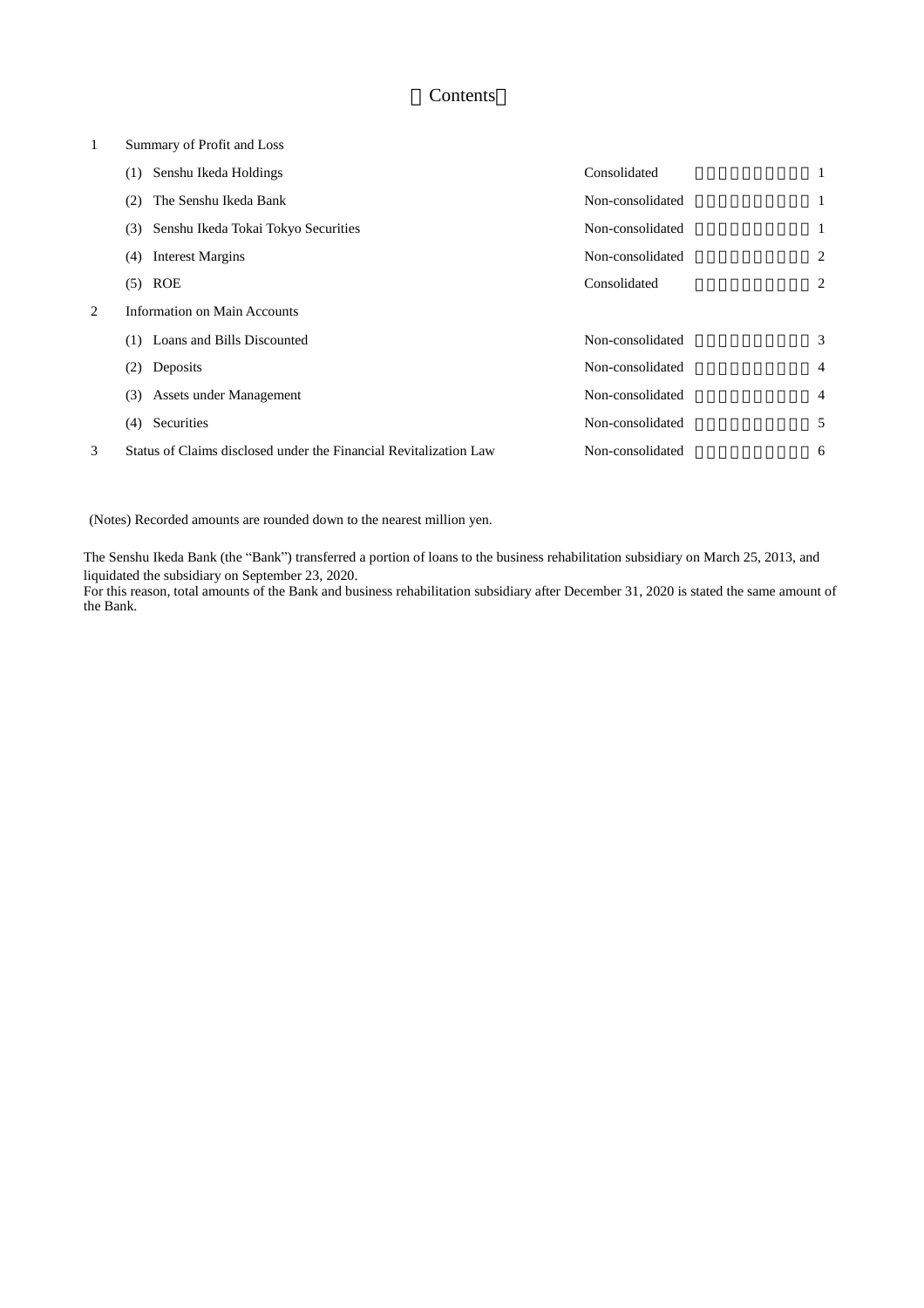# 1. Summary of Profit and Loss

(1) Senshu Ikeda Holdings Consolidated

(Millions of yen)

|                |                                             | For the nine months<br>ended Dec. 31, 2020 | For the nine months<br>ended Dec. 31, 2021 |           |
|----------------|---------------------------------------------|--------------------------------------------|--------------------------------------------|-----------|
|                |                                             | (a)                                        | (b)                                        | $(b)-(a)$ |
|                | Ordinary revenue                            | 60,662                                     | 62,239                                     | 1,577     |
| 2              | Ordinary expenses (-)                       | 52,674                                     | 49,328                                     | (3,346)   |
| 3              | Ordinary income                             | 7.988                                      | 12.911                                     | 4,923     |
| $\overline{4}$ | Income before income taxes                  | 7.924                                      | 12,859                                     | 4,935     |
| 5              | Profit attributable to owners of the parent | 6,301                                      | 10,205                                     | 3,904     |
| 6              | Comprehensive income                        | 9,391                                      | 10.120                                     | 729       |
| 7              | Net credit costs (-)                        | 2,682                                      | 86                                         | (2,596)   |

# (2) The Senshu Ikeda Bank Non-consolidated

|                                                                                       |                                            |                                            | (Millions of yen) |
|---------------------------------------------------------------------------------------|--------------------------------------------|--------------------------------------------|-------------------|
|                                                                                       | For the nine months<br>ended Dec. 31, 2020 | For the nine months<br>ended Dec. 31, 2021 |                   |
|                                                                                       | (a)                                        | (b)                                        | $(b)-(a)$         |
| Gross profit                                                                          | 37,545                                     | 40,402                                     | 2,857             |
| (Core gross profit)                                                                   | 37,250                                     | 40,376                                     | 3,126             |
| Net interest income                                                                   | 32,003                                     | 33,755                                     | 1,752             |
| Net fees and commissions income                                                       | 4,876                                      | 6,174                                      | 1,298             |
| Net other operating income                                                            | 665                                        | 471                                        | (194)             |
| Net gains (losses) on debt securities                                                 | 295                                        | 25                                         | (270)             |
| Expenses (excluding non-recurring expenses) (-)                                       | 30,791                                     | 31,356                                     | 565               |
| Personnel expenses (-)                                                                | 15,501                                     | 16,322                                     | 821               |
| Non-personnel expenses (-)                                                            | 13,243                                     | 12,968                                     | (275)             |
| Banking profit (before provision for general reserve for<br>possible loan losses)     | 6,753                                      | 9,045                                      | 2,292             |
| Core banking profit                                                                   | 6,458                                      | 9,019                                      | 2,561             |
| Core banking profit(excluding gains (losses)<br>on cancellation of investment trusts) | 6,293                                      | 8,999                                      | 2,706             |
| Net gains (losses) on debt securities                                                 | 295                                        | 25                                         | (270)             |
| Provision for general reserve for<br>possible loan losses (-)                         | 846                                        | (1, 912)                                   | (2,758)           |
| <b>Banking profit</b>                                                                 | 5,907                                      | 10,957                                     | 5,050             |
| Net non-recurring gains (losses)                                                      | 615                                        | (754)                                      | (1, 369)          |
| Credit costs (-)                                                                      | 1,312                                      | 2,326                                      | 1,014             |
| Net gains (losses) on equity securities                                               | 1,710                                      | 178                                        | (1, 532)          |
| <b>Ordinary income</b>                                                                | 6,522                                      | 10,203                                     | 3,681             |
| Net extraordinary income (losses)                                                     | (49)                                       | (25)                                       | 24                |
| <b>Income before income taxes</b>                                                     | 6,472                                      | 10,177                                     | 3,705             |
| Total income taxes (-)                                                                | 737                                        | 1,428                                      | 691               |
| Income taxes-current (-)                                                              | (541)                                      | 571                                        | 1,112             |
| Income taxes-deferred (-)                                                             | 1,278                                      | 857                                        | (421)             |
| Net income                                                                            | 5,735                                      | 8,748                                      | 3,013             |
| Net credit costs (-)<br>$^{+}$                                                        | 2,158                                      | 413                                        | (1,745)           |

(3) Senshu Ikeda Tokai Tokyo Securities Non-consolidated

|   | (3) Sensitu Ineua Tokal Tokyo Securities<br>TVOIT-COITSOIRTAIGU |                                            |                                            | (Millions of yen) |
|---|-----------------------------------------------------------------|--------------------------------------------|--------------------------------------------|-------------------|
|   |                                                                 | For the nine months<br>ended Dec. 31, 2020 | For the nine months<br>ended Dec. 31, 2021 |                   |
|   |                                                                 | (a)                                        | (b)                                        | $(b)-(a)$         |
|   | Net operating income                                            | 2,465                                      | 2,687                                      | 222               |
| 2 | Administrative expenses (-)                                     | 2,276                                      | 2.409                                      | 133               |
| 3 | Operating income                                                | 189                                        | 277                                        | 88                |
| 4 | Income before income taxes                                      | 186                                        | 275                                        | 89                |
| 5 | Net income                                                      | 141                                        | 207                                        | 66                |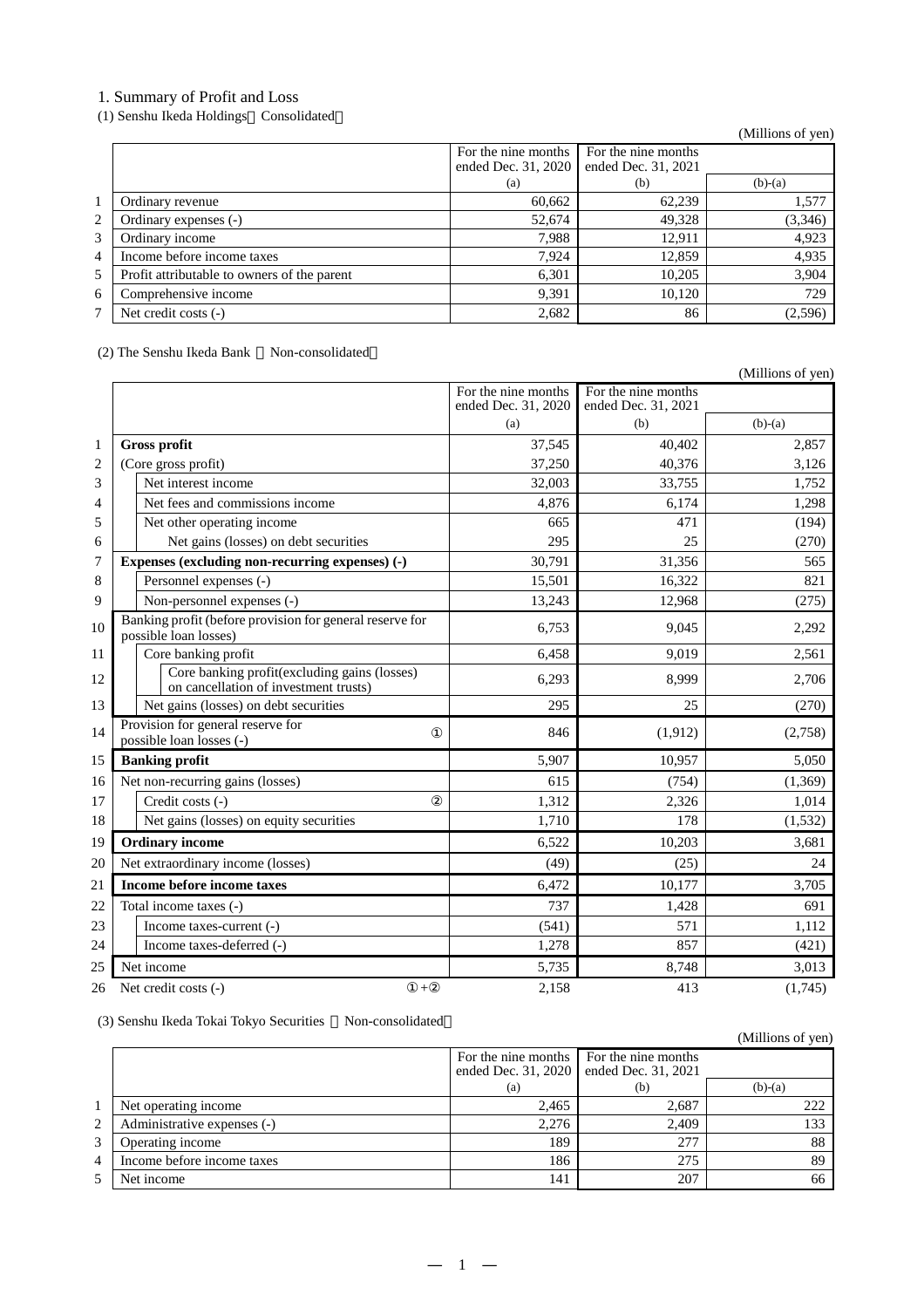# (4) Interest Margins

## The Senshu Ikeda Bank Non-consolidated All business

|                                                                         |                                              |                                                             |                              |                                               |           | (% )      |
|-------------------------------------------------------------------------|----------------------------------------------|-------------------------------------------------------------|------------------------------|-----------------------------------------------|-----------|-----------|
|                                                                         | For the fiscal<br>year ended<br>Mar.31, 2020 | For the nine<br>months ended<br>Dec. 31, 2020 Mar. 31, 2021 | For the fiscal<br>year ended | For the nine<br>months ended<br>Dec. 31, 2021 |           |           |
|                                                                         |                                              | (a)                                                         | (b)                          | (c)                                           | $(c)-(a)$ | $(c)-(b)$ |
| Average yield on interest<br>(A)<br>earning assets                      | 1.00                                         | 0.93                                                        | 0.92                         | 0.90                                          | (0.03)    | (0.02)    |
| Average yield on loans and<br>(B)<br>bills discounted                   | 1.01                                         | 0.96                                                        | 0.96                         | 0.91                                          | (0.05)    | (0.05)    |
| Average yield on securities                                             | 0.94                                         | 0.68                                                        | 0.68                         | 0.60                                          | (0.08)    | (0.08)    |
| Average yield on interest<br>(C)<br>bearing liabilities                 | 0.84                                         | 0.75                                                        | 0.73                         | 0.57                                          | (0.18)    | (0.16)    |
| Average yield on deposits and<br>(D)<br>negotiable (including expenses) | 0.86                                         | 0.79                                                        | 0.79                         | 0.75                                          | (0.04)    | (0.04)    |
| Average yield on<br>deposits and negotiable                             | 0.02                                         | 0.02                                                        | 0.02                         | 0.01                                          | (0.01)    | (0.01)    |
| Expense ratio                                                           | 0.83                                         | 0.77                                                        | 0.77                         | 0.74                                          | (0.03)    | (0.03)    |
| Average yield on external liabilities                                   | 0.10                                         | 0.01                                                        | 0.00                         | (0.00)                                        | (0.01)    | (0.00)    |
| Average interest rate spread $(A)$ - $(C)$                              | 0.16                                         | 0.18                                                        | 0.19                         | 0.33                                          | 0.15      | 0.14      |
| Difference between average yield<br>on loans and deposits $(B) - (D)$   | 0.15                                         | 0.17                                                        | 0.17                         | 0.16                                          | (0.01)    | (0.01)    |

Domestic business

|                                                                         |                                              |                                                             |                              |                                               |           | (% )      |
|-------------------------------------------------------------------------|----------------------------------------------|-------------------------------------------------------------|------------------------------|-----------------------------------------------|-----------|-----------|
|                                                                         | For the fiscal<br>year ended<br>Mar.31, 2020 | For the nine<br>months ended<br>Dec. 31, 2020 Mar. 31, 2021 | For the fiscal<br>year ended | For the nine<br>months ended<br>Dec. 31, 2021 |           |           |
|                                                                         |                                              | (a)                                                         | (b)                          | (c)                                           | $(c)-(a)$ | $(c)-(b)$ |
| Average yield on interest<br>(A)<br>earning assets                      | 0.97                                         | 0.92                                                        | 0.92                         | 0.90                                          | (0.02)    | (0.02)    |
| Average yield on loans and<br>(B)<br>bills discounted                   | 1.00                                         | 0.96                                                        | 0.96                         | $0.90^{\circ}$                                | (0.06)    | (0.06)    |
| Average yield on securities                                             | 0.82                                         | 0.68                                                        | 0.68                         | 0.63                                          | (0.05)    | (0.05)    |
| Average yield on interest<br>(C)<br>bearing liabilities                 | 0.79                                         | 0.71                                                        | 0.69                         | 0.55                                          | (0.16)    | (0.14)    |
| Average yield on deposits and<br>(D)<br>negotiable (including expenses) | 0.82                                         | 0.76                                                        | 0.75                         | 0.72                                          | (0.04)    | (0.03)    |
| Average yield on<br>deposits and negotiable                             | 0.02                                         | 0.02                                                        | 0.02                         | 0.01                                          | (0.01)    | (0.01)    |
| Expense ratio                                                           | 0.79                                         | 0.74                                                        | 0.73                         | 0.71                                          | (0.03)    | (0.02)    |
| Average yield on external liabilities                                   | (0.00)                                       | (0.00)                                                      | (0.00)                       | (0.00)                                        | 0.00      | 0.00      |
| Average interest rate spread $(A)$ - $(C)$                              | 0.18                                         | 0.21                                                        | 0.23                         | 0.35                                          | 0.14      | 0.12      |
| Difference between average yield<br>on loans and deposits $(B) - (D)$   | 0.18                                         | 0.20                                                        | 0.21                         | 0.18                                          | (0.02)    | (0.03)    |

# (5) ROE

Senshu Ikeda Holdings Consolidated

|                                                                                 |                |                                                                                                       |                                              |              |           | $(\%)$    |
|---------------------------------------------------------------------------------|----------------|-------------------------------------------------------------------------------------------------------|----------------------------------------------|--------------|-----------|-----------|
|                                                                                 | For the fiscal |                                                                                                       | For the nine   For the fiscal   For the nine |              |           |           |
|                                                                                 |                | year ended   months ended   year ended<br>Mar.31, 2020   Dec. 31, 2020   Mar.31, 2021   Dec. 31, 2021 |                                              | months ended |           |           |
|                                                                                 |                | (a)                                                                                                   | (b)                                          | (c)          | $(c)-(a)$ | $(c)-(b)$ |
| Shareholders' equity ROE<br>(Income before income taxes basis)                  | 2.25           | 4.66                                                                                                  | 3.39                                         | 7.43         | 2.77      | 4.04      |
| Shareholders' equity ROE<br>(Profit attributable to owners of the parent basis) | 1.76           | 3.70                                                                                                  | 2.26                                         | 5.90         | 2.20      | 3.64      |

(Note) Shareholders' equity basis after deduction of total accumulated other comprehensive income.

|                                                                   |                  |                                                                                                       |                               |                              |           | $(\%)$    |
|-------------------------------------------------------------------|------------------|-------------------------------------------------------------------------------------------------------|-------------------------------|------------------------------|-----------|-----------|
|                                                                   | For the fiscal 1 | year ended   months ended   year ended<br>Mar.31, 2020   Dec. 31, 2020   Mar.31, 2021   Dec. 31, 2021 | For the nine   For the fiscal | For the nine<br>months ended |           |           |
|                                                                   |                  | (a)                                                                                                   | (b)                           | (c)                          | $(c)-(a)$ | $(c)-(b)$ |
| <b>ROE</b><br>(Income before income taxes basis)                  | 2.17             | 4.50                                                                                                  | 3.21                          | 6.88                         | 2.38      | 3.67      |
| <b>ROE</b><br>(Profit attributable to owners of the parent basis) | 1.69             | 3.58                                                                                                  | 2.15                          | 5.46                         | 1.88      | 3.31      |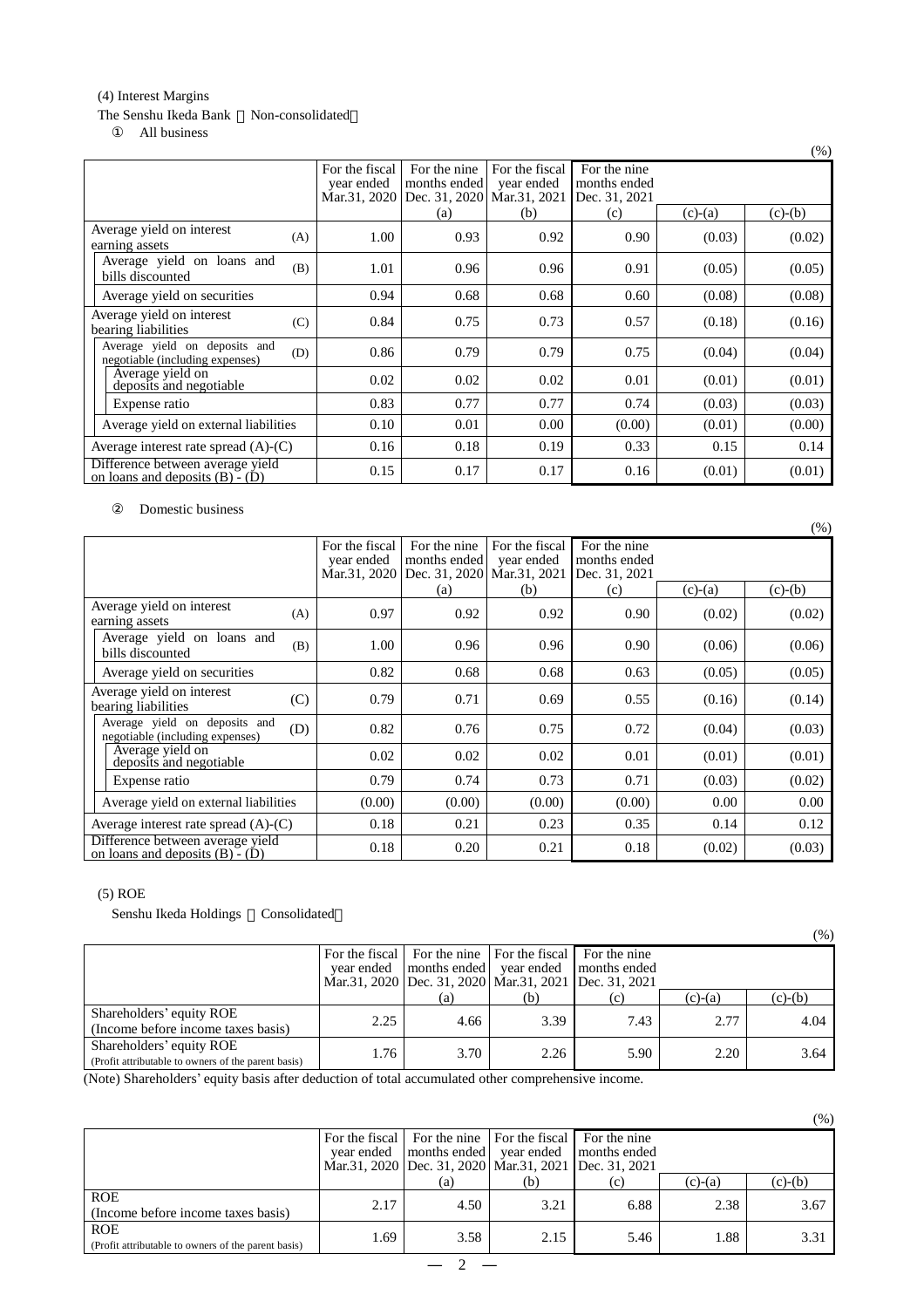## 2. Information on Main Accounts

## The Senshu Ikeda Bank Non-consolidated

# (1) Loans and Bills Discounted

Breakdown of loan balance

|       |                                    |                        |                        |                        |                        |           | (Millions of yen) |
|-------|------------------------------------|------------------------|------------------------|------------------------|------------------------|-----------|-------------------|
|       |                                    | As of Mar.<br>31, 2020 | As of Dec.<br>31, 2020 | As of Mar.<br>31, 2021 | As of Dec.<br>31, 2021 |           |                   |
|       |                                    |                        | (a)                    | (b)                    | (c)                    | $(c)-(a)$ | $(c)-(b)$         |
|       | Corporate loans                    | 2,154,097              | 2,390,662              | 2,452,921              | 2,641,750              | 251,088   | 188,829           |
|       | Consumer loans                     | 1,829,463              | 1,846,675              | 1,858,673              | 1,890,374              | 43,699    | 31,701            |
|       | Housing loans                      | 1,772,948              | 1,789,885              | 1,800,333              | 1,829,192              | 39,307    | 28,859            |
|       | Other loans                        | 56,514                 | 56,789                 | 58,339                 | 61,182                 | 4,393     | 2,843             |
| Total |                                    | 3,983,560              | 4,237,338              | 4,311,595              | 4,532,125              | 294,787   | 220,530           |
|       | Foreign currency loans             | 20,137                 | 12,555                 | 10,981                 | 7,792                  | (4,763)   | (3,189)           |
|       | (Scale of enterprise)              |                        |                        |                        |                        |           |                   |
|       | Large and mid-tier enterprises     | 410,436                | 430,198                | 426,670                | 437,172                | 6,974     | 10,502            |
|       | Small and medium-sized enterprises | 1,554,815              | 1,699,250              | 1,732,763              | 1,758,444              | 59,194    | 25,681            |
|       | Local governments                  | 129,871                | 117,281                | 124,003                | 120,432                | 3,151     | (3,571)           |
|       | Japanese government                | 65,044                 | 152,634                | 178,662                | 336,640                | 184,006   | 157,978           |
|       | Individuals                        | 1,823,392              | 1,837,972              | 1,849,495              | 1,879,435              | 41,463    | 29,940            |
| Total |                                    | 3,983,560              | 4,237,338              | 4,311,595              | 4,532,125              | 294,787   | 220,530           |
|       |                                    |                        |                        |                        |                        |           |                   |
|       | Average Balance                    | 3,903,614              | 4,100,248              | 4,135,152              | 4,413,557              | 313,309   | 278,405           |

Including business rehabilitation subsidiary

(Millions of yen)

|                       |                                    | As of Mar.<br>31, 2020 | As of Dec.<br>31, 2020 | As of Mar.<br>31, 2021 | As of Dec.<br>31, 2021 |           |           |
|-----------------------|------------------------------------|------------------------|------------------------|------------------------|------------------------|-----------|-----------|
|                       |                                    |                        | (a)                    | (b)                    | (c)                    | $(c)-(a)$ | $(c)-(b)$ |
|                       | Corporate loans                    | 2,154,097              | 2,390,662              | 2,452,921              | 2,641,750              | 251,088   | 188,829   |
|                       | Consumer loans                     | 1,829,463              | 1,846,675              | 1,858,673              | 1,890,374              | 43,699    | 31,701    |
|                       | Housing loans                      | 1,772,948              | 1,789,885              | 1,800,333              | 1,829,192              | 39,307    | 28,859    |
|                       | Other loans                        | 56,514                 | 56,789                 | 58,339                 | 61,182                 | 4,393     | 2,843     |
| Total                 |                                    | 3,983,560              | 4,237,338              | 4,311,595              | 4,532,125              | 294,787   | 220,530   |
|                       | Foreign currency loans             | 20,137                 | 12,555                 | 10,981                 | 7,792                  | (4,763)   | (3,189)   |
| (Scale of enterprise) |                                    |                        |                        |                        |                        |           |           |
|                       | Large and mid-tier enterprises     | 410,436                | 430,198                | 426,670                | 437,172                | 6,974     | 10,502    |
|                       | Small and medium-sized enterprises | 1,554,815              | 1,699,250              | 1,732,763              | 1,758,444              | 59,194    | 25,681    |
|                       | Local governments                  | 129,871                | 117,281                | 124,003                | 120,432                | 3,151     | (3,571)   |
|                       | Japanese government                | 65,044                 | 152,634                | 178,662                | 336,640                | 184,006   | 157,978   |
|                       | Individuals                        | 1,823,392              | 1,837,972              | 1,849,495              | 1,879,435              | 41,463    | 29,940    |
| Total                 |                                    | 3,983,560              | 4,237,338              | 4,311,595              | 4,532,125              | 294,787   | 220,530   |
|                       |                                    |                        |                        |                        |                        |           |           |
|                       | Average Balance                    | 3,905,338              | 4,100,248              | 4,135,152              | 4,413,557              | 313,309   | 278,405   |

Loans to small and medium-sized enterprises (SMEs), etc.

|                              |                        |                        |                        |                        |           | (Millions of yen, $%$ ) |
|------------------------------|------------------------|------------------------|------------------------|------------------------|-----------|-------------------------|
|                              | As of Mar.<br>31, 2020 | As of Dec.<br>31, 2020 | As of Mar.<br>31, 2021 | As of Dec.<br>31, 2021 |           |                         |
|                              |                        | (a)                    | (b)                    | (c)                    | $(c)-(a)$ | $(c)-(b)$               |
| Loans to SMEs, etc.          | 3.378.208              | 3.537.223              | 3,582,259              | 3.637.880              | 100.657   | 55.621                  |
| Ratio of loans to SMEs, etc. | 84.80                  | 83.47                  | 83.08                  | 80.26                  | (3.21)    | (2.82)                  |

Including business rehabilitation subsidiary

|                              |                        |                        |                        |                        |           | (Millions of yen, $\%$ ) |
|------------------------------|------------------------|------------------------|------------------------|------------------------|-----------|--------------------------|
|                              | As of Mar.<br>31, 2020 | As of Dec.<br>31, 2020 | As of Mar.<br>31, 2021 | As of Dec.<br>31, 2021 |           |                          |
|                              |                        | (a)                    | (b)                    | (c)                    | $(c)-(a)$ | $(c)-(b)$                |
| Loans to SMEs, etc.          | 3,378,208              | 3.537.223              | 3.582.259              | 3.637.880              | 100.657   | 55.621                   |
| Ratio of loans to SMEs, etc. | 84.80                  | 83.47                  | 83.08                  | 80.26                  | (3.21)    | (2.82)                   |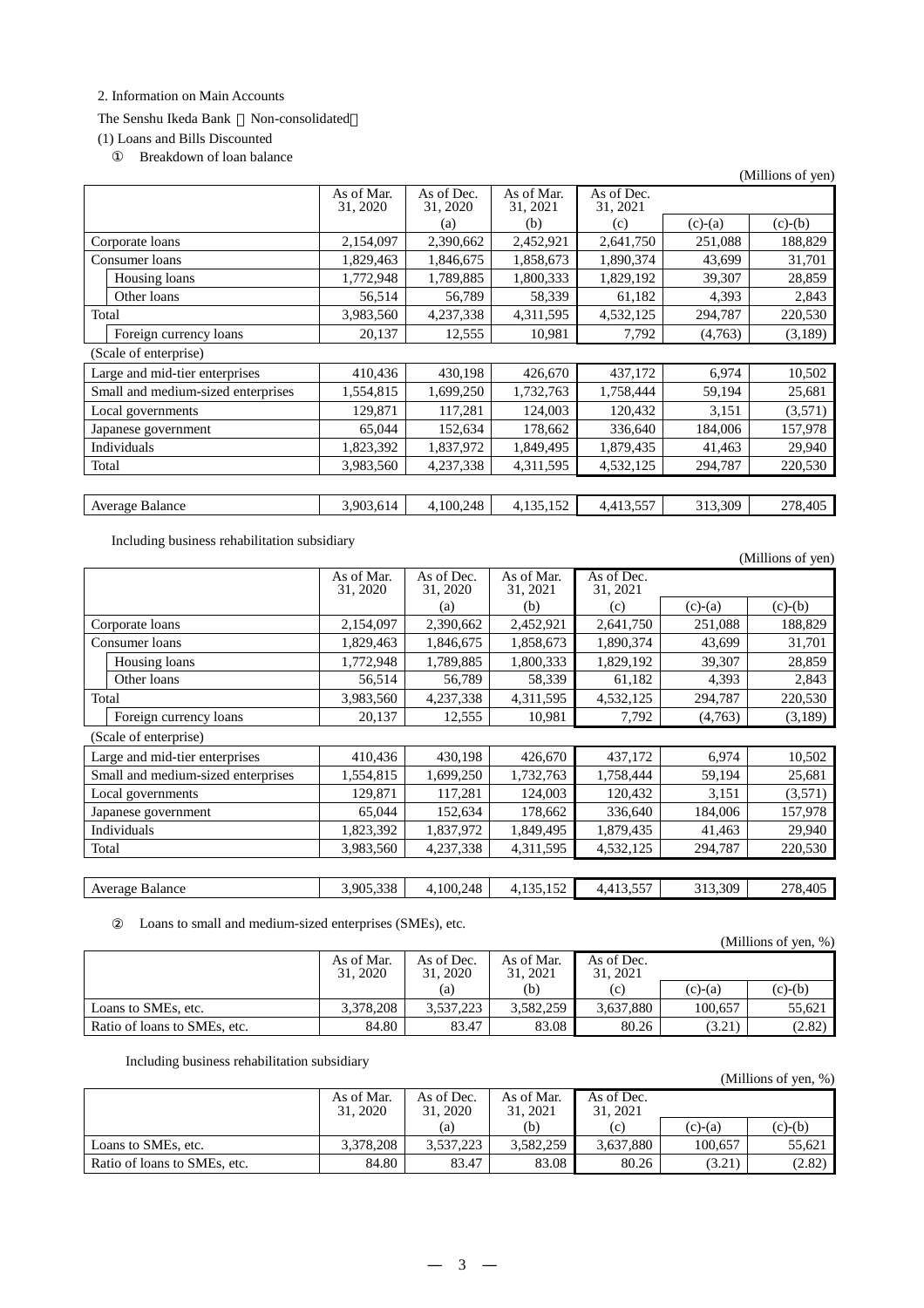## (2) Deposits

(Millions of yen)

|                                    | As of Mar.<br>31, 2020 | As of Dec.<br>31, 2020 | As of Mar.<br>31, 2021 | As of Dec.<br>31, 2021 |           |           |
|------------------------------------|------------------------|------------------------|------------------------|------------------------|-----------|-----------|
|                                    |                        | (a)                    | (b)                    | (c)                    | $(c)-(a)$ | $(c)-(b)$ |
| Individual                         | 3,844,283              | 4,063,013              | 4,073,527              | 4,194,821              | 131,808   | 121,294   |
| Online branch                      | 33.154                 | 29,623                 | 28,525                 | 26,044                 | (3,579)   | (2,481)   |
| Corporation                        | 1,163,398              | 1,366,025              | 1,346,863              | 1,442,849              | 76,824    | 95,986    |
| General corporation                | 1,014,542              | 1,217,555              | 1,245,067              | 1,245,392              | 27,837    | 325       |
| <b>Financial institutions</b>      | 17.045                 | 3,805                  | 5,765                  | 3,800                  | (5)       | (1,965)   |
| Governmental funds                 | 131,809                | 144,664                | 96,030                 | 193,656                | 48,992    | 97,626    |
| Subtotal                           | 5,007,681              | 5,429,038              | 5,420,391              | 5,637,671              | 208,633   | 217,280   |
| Foreign currency deposits          | 13,617                 | 18,439                 | 15,349                 | 12,108                 | (6,331)   | (3,241)   |
| Negotiable certificates of deposit | 27,800                 | 27,000                 | 29,300                 | 33,500                 | 6,500     | 4,200     |
| Total                              | 5,035,481              | 5,456,038              | 5,449,691              | 5,671,171              | 215,133   | 221,480   |
|                                    |                        |                        |                        |                        |           |           |

| Average Balance deposits                                           | 4.982.232 | 5.233,075 | 5.285.722 | 5.576.791 | 343.716 | 291,069 |
|--------------------------------------------------------------------|-----------|-----------|-----------|-----------|---------|---------|
| Average Balance deposits and<br>negotiable certificates of deposit | .005.426  | 5.261.364 | 5.313.715 | 5.623.269 | 361,905 | 309,554 |

(3) Assets under Management

Investment products sales

(Millions of yen) For the fiscal year ended Mar.31, 2020 For the fiscal year ended Mar.31, 2021 For the nine months ended Dec. 31, 2020 For the nine months ended Dec. 31, 2021 (a)  $(b)$   $(b)-(a)$   $(c)$   $(d)$   $(d)-(c)$ The Senshu Ikeda Bank 166,518 | 142,329 | 24,189 | 100,637 | 88,716 | 11,921) Investment trusts 101,845 91,494 (10,351) 65,521 64,169 (1,352) Public bonds 599 744 145 654 165 (489) Life insurance 1.1. [64,073 | 50,090 | 13,983) 34,461 24,381 (10,080) Senshu Ikeda Tokai Tokyo Securities  $\begin{vmatrix} 44,748 & 41,922 & 2826 \end{vmatrix}$  25,721  $\begin{vmatrix} 25,721 & 45,890 \end{vmatrix}$  20,169 Total 211,267 184,251 (27,016) 126,358 134,607 8,249

Balance of assets under management (individual)

|                                     |                        |                        |                        |                        |           | (Millions of yen) |
|-------------------------------------|------------------------|------------------------|------------------------|------------------------|-----------|-------------------|
|                                     | As of Mar.<br>31, 2020 | As of Dec.<br>31, 2020 | As of Mar.<br>31, 2021 | As of Dec.<br>31, 2021 |           |                   |
|                                     |                        | (a)                    | (b)                    | (c)                    | $(c)-(a)$ | $(c)-(b)$         |
| Deposits                            | 3,844,283              | 4,063,013              | 4,073,527              | 4,194,821              | 131,808   | 121,294           |
| Investment trusts                   | 156,837                | 185,810                | 198,077                | 232,500                | 46,690    | 34,423            |
| Life insurance                      | 514,588                | 509,271                | 506,361                | 506,028                | (3,243)   | (333)             |
| Public bonds                        | 9,147                  | 8,932                  | 8,753                  | 7,495                  | (1, 437)  | (1,258)           |
| Senshu Ikeda Tokai Tokyo Securities | 87.293                 | 106.028                | 114,309                | 123,657                | 17.629    | 9,348             |
| Total                               | 4,612,149              | 4,873,057              | 4,901,029              | 5,064,504              | 191.447   | 163,475           |

(Reference) Balance of assets under management

|                                     |                        |                        |                        |                        |           | (Millions of yen) |
|-------------------------------------|------------------------|------------------------|------------------------|------------------------|-----------|-------------------|
|                                     | As of Mar.<br>31, 2020 | As of Dec.<br>31, 2020 | As of Mar.<br>31, 2021 | As of Dec.<br>31, 2021 |           |                   |
|                                     |                        | (a)                    | (b)                    | (c)                    | $(c)-(a)$ | $(c)-(b)$         |
| The Senshu Ikeda Bank               | 174,003                | 202,846                | 214,863                | 248,100                | 45.254    | 33,237            |
| Investment trusts                   | 162,286                | 191,615                | 203,834                | 238,726                | 47,111    | 34,892            |
| Public bonds                        | 11.717                 | 11,230                 | 11.028                 | 9.373                  | (1,857)   | (1,655)           |
| Senshu Ikeda Tokai Tokyo Securities | 101,233                | 122.510                | 133,553                | 145.862                | 23,352    | 12,309            |
| Total                               | 275,237                | 325,356                | 348,416                | 393,962                | 68,606    | 45,546            |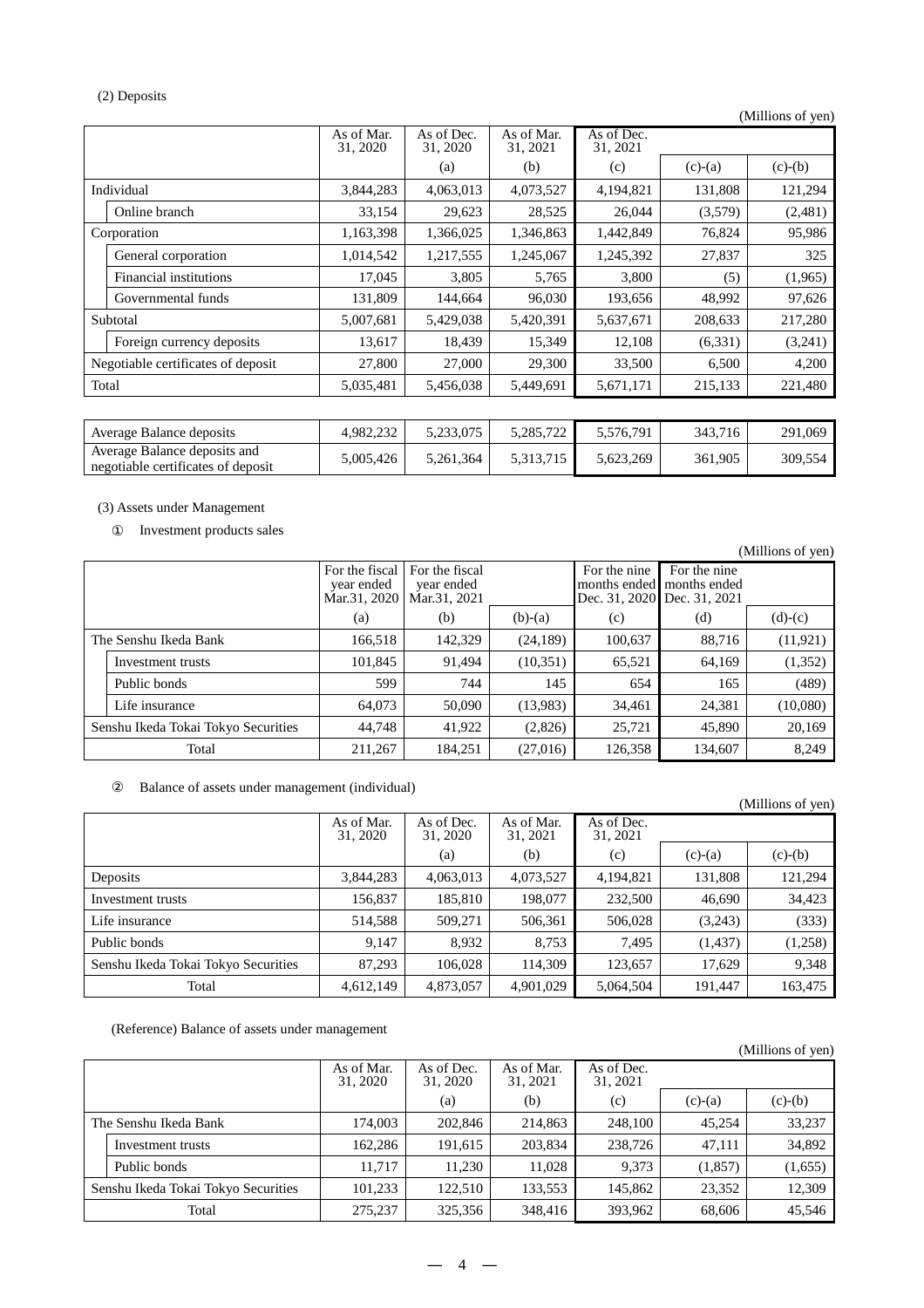(4) Securities

Breakdown of security balance

(Millions of yen)

|                         | As of Mar.<br>31, 2020 | As of Dec.<br>31, 2020 | As of Mar.<br>31, 2021 | As of Dec.<br>31, 2021 |           |           |
|-------------------------|------------------------|------------------------|------------------------|------------------------|-----------|-----------|
|                         |                        | (a)                    | (b)                    | (c)                    | $(c)-(a)$ | $(c)-(b)$ |
| <b>Securities</b>       | 566,004                | 577,153                | 571,287                | 671,067                | 93,914    | 99,780    |
| Government bonds        | 26,380                 | 23,422                 | 33,500                 | 53,452                 | 30,030    | 19,952    |
| Local government bonds  | 113,365                | 122,417                | 119,972                | 133,704                | 11,287    | 13,732    |
| Corporate bonds         | 299,306                | 277,314                | 264,710                | 240,087                | (37, 227) | (24, 623) |
| Authority bonds         | 206,816                | 188,084                | 178,335                | 151,484                | (36,600)  | (26, 851) |
| Bank debenture bonds    |                        |                        |                        |                        |           |           |
| General corporate bonds | 92,490                 | 89,229                 | 86,375                 | 88,603                 | (626)     | 2,228     |
| <b>Stocks</b>           | 40,866                 | 31,002                 | 32,431                 | 31,844                 | 842       | (587)     |
| Other securities        | 86,085                 | 122,997                | 120,672                | 211,978                | 88,981    | 91,306    |
| Foreign securities      | 5                      | 5,207                  | 10,642                 | 75,036                 | 69,829    | 64,394    |
| Euroyen bonds           |                        |                        |                        |                        |           |           |
| Dollar-dominated bonds  |                        | 5,201                  | 10,636                 | 72,469                 | 67,268    | 61,833    |
| Euro-dominated bonds    |                        |                        |                        | 2,560                  | 2,560     | 2,560     |
| <b>REIT</b>             | 26,852                 | 28,830                 | 30,300                 | 32,263                 | 3,433     | 1,963     |
| Investment trusts       | 50,617                 | 79,973                 | 70,884                 | 94,585                 | 14,612    | 23,701    |
| Investment partnership  | 8,609                  | 8,986                  | 8,845                  | 10,093                 | 1,107     | 1,248     |
|                         |                        |                        |                        |                        |           |           |
| Average Balance         | 623,823                | 564,075                | 566,956                | 605,723                | 41,648    | 38,767    |

Net unrealized gains (losses) on securities

|                                  |                        |                        |                        |                        |           | (Millions of yen) |
|----------------------------------|------------------------|------------------------|------------------------|------------------------|-----------|-------------------|
|                                  | As of Mar.<br>31, 2020 | As of Dec.<br>31, 2020 | As of Mar.<br>31, 2021 | As of Dec.<br>31, 2021 |           |                   |
|                                  |                        | (a)                    | (b)                    | (c)                    | $(c)-(a)$ | $(c)-(b)$         |
| Held-to-maturity debt securities |                        |                        |                        |                        |           |                   |
| Available-for-sale securities    | 7,532                  | 11,442                 | 13,506                 | 14,894                 | 3,452     | 1,388             |
| <b>Stocks</b>                    | 5,662                  | 6,992                  | 8,429                  | 7,949                  | 957       | (480)             |
| <b>Bonds</b>                     | (119)                  | 224                    | (57)                   | 561                    | 337       | 618               |
| Government bonds                 | 36                     | (13)                   | (21)                   | 39                     | 52        | 60                |
| Local government bonds           | (93)                   | (29)                   | (42)                   | (0)                    | 29        | 42                |
| Corporate bonds                  | (62)                   | 267                    | 6                      | 521                    | 254       | 515               |
| Other securities                 | 1,988                  | 4,225                  | 5,133                  | 6,384                  | 2,159     | 1,251             |
| Foreign securities               |                        | 26                     | (388)                  | (253)                  | (279)     | 135               |
| Euroyen bonds                    |                        |                        |                        |                        |           |                   |
| Dollar-dominated bonds           |                        | 26                     | (388)                  | (253)                  | (279)     | 135               |
| Euro-dominated bonds             |                        |                        |                        | $\Omega$               | $\Omega$  | $\Omega$          |
| <b>REIT</b>                      | 3,618                  | 3,610                  | 4,522                  | 5,432                  | 1,822     | 910               |
| Investment trusts                | (1,765)                | 473                    | 884                    | 1,085                  | 612       | 201               |
| Investment partnership           | 135                    | 114                    | 114                    | 119                    | 5         | 5                 |